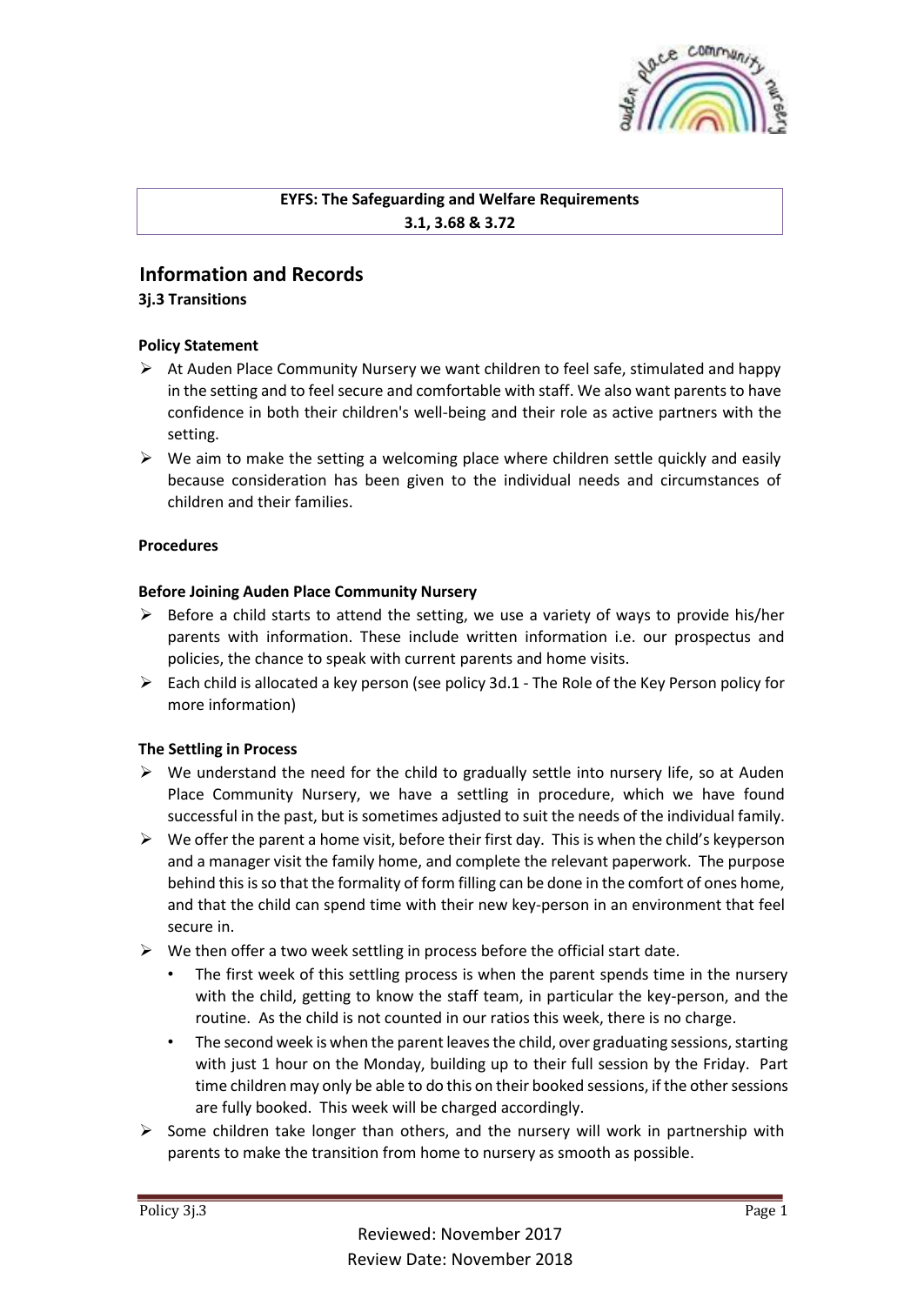

- $\triangleright$  During the settling in process, the key-person will try to ensure that they are available for the child at the key-points of the day e.g. handover from parent, mealtimes, nappy changes, putting to sleep, first outing etc.
- $\triangleright$  We do not believe that leaving a child to cry will help them to settle any quicker. We believe that a child's distress will prevent them from learning and gaining the best from the setting.
- $\triangleright$  We judge a child to be settled when they have formed a relationship with their key person; for example the child looks for the key person when he/she arrives, goes to them for comfort, and seems pleased to be with them. The child is also familiar with where things are and is pleased to see other children and participate in activities.
- $\triangleright$  It is advisable for parents to make themselves available for the settling week. We do our best to familiarise the child with the nursery and vice versa, but will not enforce a child to experience trauma. If we feel it is best that the child has a slower settling period, than parents need to be accepting and prepared for that.
- $\triangleright$  After 4 weeks of the child being at nursery, the key person will ask the parent for a 4 week meeting. This meeting consists of discussing how the settling period has gone, identifying behaviour and play types and a summative assessment of the child against the Development Matters section of the EYFS, in order to plan for further development.
- ➢ *The programme can change with the child's needs. Some children take longer, while others take no settling at all.*

## **Transition from Room to Room**

- $\triangleright$  We also understand the important impact that the move from room to room, therefore we have a programme to aid this transition, although as we are aware of each child's individuality, so this programme is a guideline only.
- $\triangleright$  We also recognise that the transition can sometimes be as difficult, if not more so for the parent than the child.
- $\triangleright$  The programme is as follows:
	- Room seniors discuss weekly what children may be transitioning imminently in order to prepare and plan for transitions
	- About two weeks before, parent and child will be introduced to their new key person who will show them both around their new room, explaining the new routine and the different areas. We encourage the parent to meet with both the old and new key person in a formal handover meeting to go through the child's needs, stage and portfolio etc.
	- For about one week, if possible, the new key person will spend time in their current room for short sessions and spend time with the child.
	- The next week will see the child spending time in their new room with their present key person to get them accustomed to the new environment.
	- The time spent in their new room will gradually get longer and the present key person will spent less time, giving the new key-person time to develop the relationship.
	- A new peg and tray are created in the new room for the child, so that they feel welcome in both rooms. When the child is confident to remain in their new Room, the previous coat peg and pigeon hole will be transferred or removed.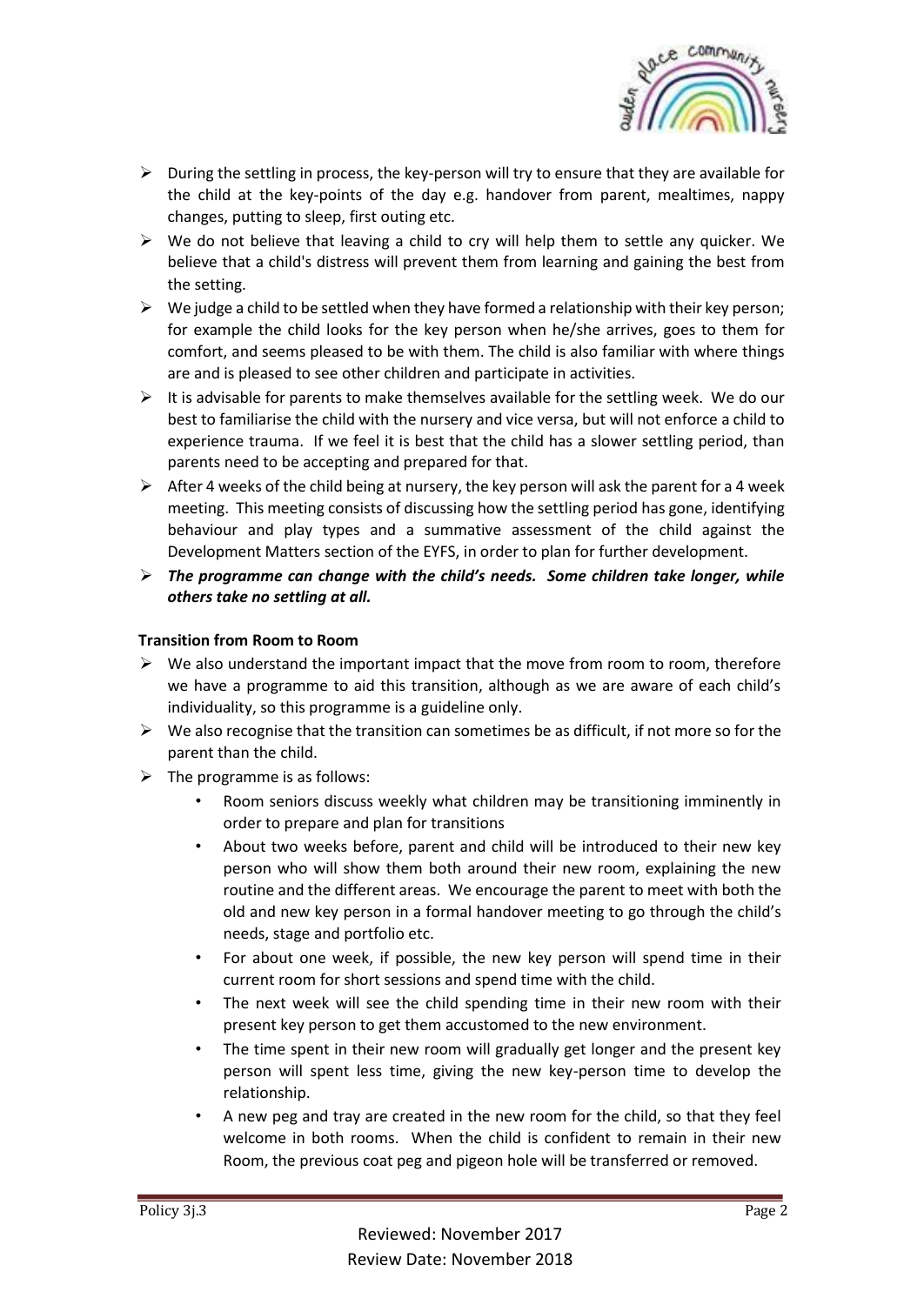

- For the first few weeks, until the child is settled into their new room, and is confident in accessing resources, the new key person will work closely with the child to build on their relationship.
- If needed, children can spend time back in their old room although, we do feel that strong support in their new environment may be more beneficial.
- Children receive a summative assessment as part of their transition to see development from when they first joined the room. They will receive another after 6 weeks of settling in to the new room too.
- ➢ *As stated earlier, the programme can change with the child's needs. Some children take longer, while others take no settling at all.*

## **Transition from Nursery to School or New Setting**

- $\triangleright$  At Auden Place Community Nursery we are very aware of the impact moving onto school can have on children. For this reason it important to create an appropriate degree of continuity between the nursery and the school experiences and develop a system that reduces stress for children. An effective transition will involve preparation of child, understanding how each child's transition to school is unique.
- $\triangleright$  We also consider the needs of the parents in this process and the key person and manager will be there to support them, and try to answer any questions they may have.
- $\triangleright$  We also have to recognise that each ne setting may have their own policy of transition that may not work in conjunction with ours, which we may have to adjust accordingly.
- $\triangleright$  Our programme includes
	- Finding out from the parents, the name of the new setting, and of possible a named contact.
	- We encourage parents to pass on our information to the new setting
	- If we have a number and/or named contact, we will initiate the first contact.
	- We offer the new setting to visit the child at Auden Place so that they can see the child in their familiar and comfortable environment.
	- We will also request that we can visit the new setting. During this initial visit, we will allow the new carer to view the child's portfolio and discuss their progress, needs, likes etc. with their current key person. We hope that this visit will give the child the opportunity to visit their new setting with the support of a familiar and close person, therefore instilling confidence in the new environment. During this visit, we aim for the child to quell some of their uncertainties e.g. the meeting of new friends, what activities will take place, where the bathroom is etc. and also take some photos to bring back to nursery to show their friends. If possible, we will try to visit the new setting at least once more with the child after the initial visit.
	- If no visits are able to take place, then we aim to have telephone contact with the new setting so that we can pass on any information that we feel would help with a smooth transition.
	- We create a final summative assessment of the child before they leave and forward it to their new school or setting.

#### *A successful transition programme*